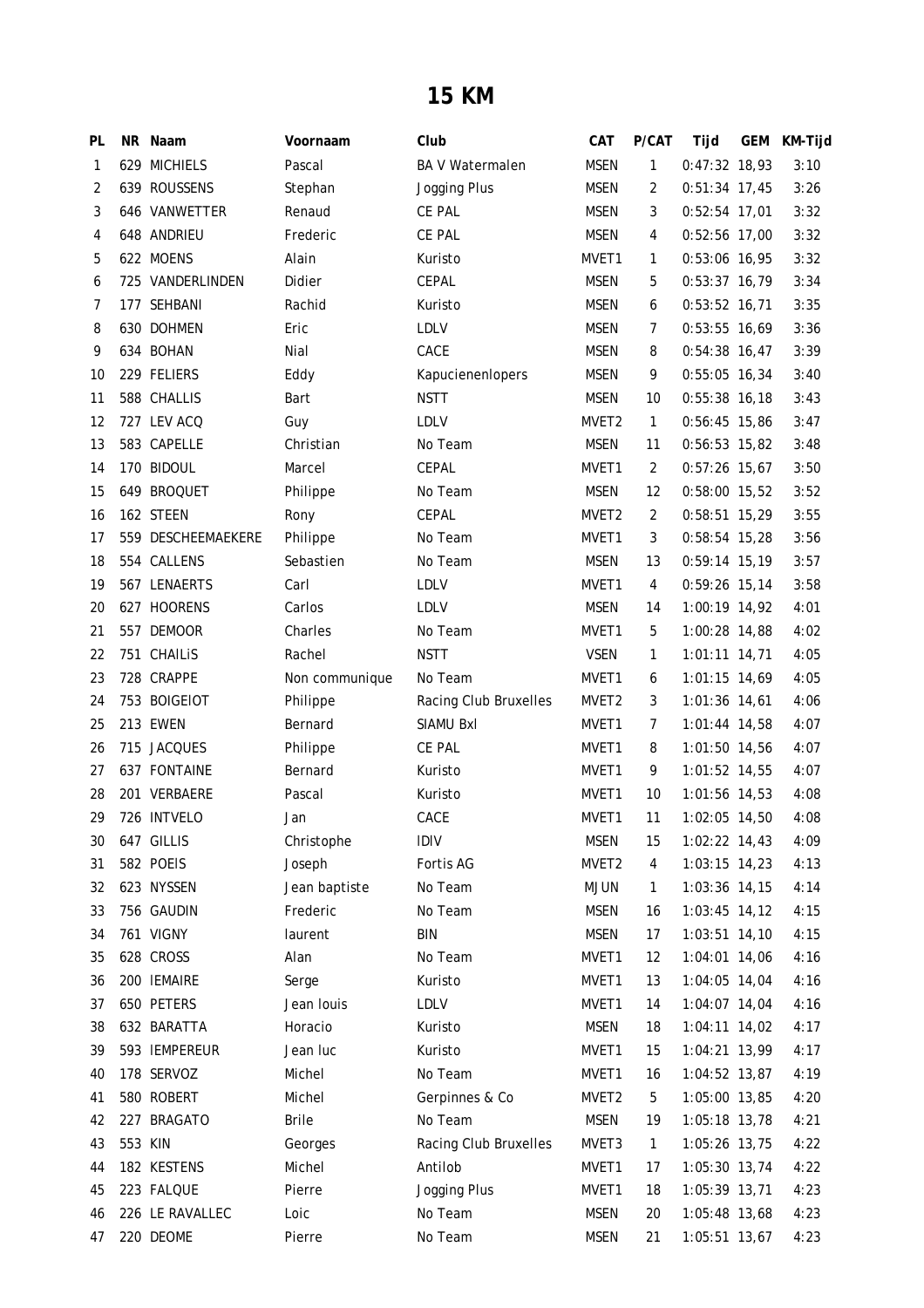| PL | NR. | Naam              | Voornaam       | Club                  | CAT               | P/CAT          | Tijd            | GEM | KM-Tijd |
|----|-----|-------------------|----------------|-----------------------|-------------------|----------------|-----------------|-----|---------|
| 48 | 75  | MOTSAMAI          | <b>Tseliso</b> | L'Enjambée            | <b>MSEN</b>       | 22             | 1:05:56 13,65   |     | 4:24    |
| 49 |     | 591 METZ          | Philippe       | No Team               | <b>MSEN</b>       | 23             | 1:06:35 13,52   |     | 4:26    |
| 50 |     | 708 VALASTRO      | Giovanni       | No Team               | MVET1             | 19             | 1:06:47 13,48   |     | 4:27    |
| 51 |     | 584 DEMUYSER      | Pierre         | CEPAL                 | MVET1             | 20             | 1:07:09 13,40   |     | 4:29    |
| 52 |     | 217 DEVOS         | Serge          | No Team               | <b>MSEN</b>       | 24             | 1:07:13 13,39   |     | 4:29    |
| 53 |     | 767 SERGEYS       | Erik           | Kuristo               | MVET1             | 21             | $1:07:17$ 13,38 |     | 4:29    |
| 54 |     | 579 WIJNEN        | Luc            | No Team               | MVET1             | 22             | 1:07:25 13,35   |     | 4:30    |
| 55 |     | 565 JAMMAERS      | Vincent        | L'Enjambée            | <b>MJUN</b>       | $\overline{2}$ | 1:07:52 13,26   |     | 4:31    |
| 56 |     | 562 DREZE         | Christian      | No Team               | MVET1             | 23             | 1:08:12 13,20   |     | 4:33    |
| 57 |     | 204 PAYEN         | Pierre         | Racing Club Bruxelles | MVET <sub>2</sub> | 6              | $1:08:37$ 13,12 |     | 4:34    |
| 58 |     | 221 DEOME         | Philippe       | No Team               | MSEN              | 25             | 1:08:52 13,07   |     | 4:35    |
| 59 |     | 710 VINCENT       | Christian      | <b>BTC</b>            | MVET1             | 24             | 1:08:58 13,05   |     | 4:36    |
| 60 |     | 643 LISONS        | David          | Fortis AG             | <b>MJUN</b>       | 3              | 1:09:08 13,02   |     | 4:37    |
| 61 |     | 752 VERBAANDERD   | Gunter         | No Team               | <b>MSEN</b>       | 26             | 1:09:15 13,00   |     | 4:37    |
| 62 |     | 640 SELLESLAGH    | Lionel         | No Team               | <b>MSEN</b>       | 27             | 1:09:18 12,99   |     | 4:37    |
| 63 |     | 642 SELLESLAGH    | Gerard         | No Team               | MVET <sub>2</sub> | $\overline{7}$ | 1:09:20 12,98   |     | 4:37    |
| 64 |     | 585 VAN DIEST     | Jacques        | No Team               | <b>MSEN</b>       | 28             | 1:09:44 12,91   |     | 4:39    |
| 65 |     | 575 VANDEVEN      | Jean           | MTT                   | MVET <sub>2</sub> | 8              | 1:09:58 12,86   |     | 4:40    |
| 66 |     | 576 VANDEVEN      | Michael        | MTT                   | <b>MSEN</b>       | 29             | 1:10:01 12,85   |     | 4:40    |
| 67 |     | 716 NOTTEBART     | Daniel         | No Team               | MVET1             | 25             | 1:10:21 12,79   |     | 4:41    |
| 68 |     | 574 THOME         | Patrice        | No Team               | MVET1             | 26             | 1:10:30 12,77   |     | 4:42    |
| 69 |     | 569 MEYNCKENS     | Ronny          | Demarsin              | MVET1             | 27             | 1:10:34 12,75   |     | 4:42    |
| 70 |     | 624 NYSSEN        | Bernard        | No Team               | MVET1             | 28             | 1:10:39 12,74   |     | 4:43    |
| 71 |     | 181 VANKOKEN      | Joel           | No Team               | MVET <sub>2</sub> | 9              | 1:10:52 12,70   |     | 4:43    |
| 72 |     | 228 FE LIERS      | Yvan           | Kapucienenlopers      | MVET <sub>2</sub> | 10             | 1:11:02 12,67   |     | 4:44    |
| 73 |     | 205 STERCKX       | Claude         | No Team               | MVET <sub>2</sub> | 11             | 1:11:05 12,66   |     | 4:44    |
| 74 |     | 636 HALBERSTADT   | Martten        | No Team               | MSEN              | 30             | 1:11:08 12,65   |     | 4:45    |
| 75 |     | 765 GUYOMAR       | Pierre yves    | No Team               | MVET1             | 29             | 1:11:12 12,64   |     | 4:45    |
| 76 |     | 626 DEQUINNEMAERE | Philippe       | No Team               | MSEN              | 31             | $1:11:15$ 12,63 |     | 4:45    |
| 77 |     | 635 DEVESSE       | Eric           | No Team               | <b>MSEN</b>       | 32             | $1:11:17$ 12,63 |     | 4:45    |
| 78 |     | 712 PEIGNEUR      | Alain          | No Team               | MVET1             | 30             | 1:11:32 12,58   |     | 4:46    |
| 79 |     | 707 DEMEESTERE    | Luc            | No Team               | MVET1             | 31             | 1:11:40 12,56   |     | 4:47    |
| 80 |     | 711 DURSIN        | Yves           | <b>BTC</b>            | MSEN              | 33             | 1:11:44 12,55   |     | 4:47    |
| 81 |     | 758 BOUDART       | Jean paul      | Kuristo               | MVET <sub>2</sub> | 12             | $1:11:49$ 12,53 |     | 4:47    |
| 82 |     | 159 ROZZI         | Stephane       | <b>BTC</b>            | <b>MSEN</b>       | 34             | 1:11:54 12,52   |     | 4:48    |
| 83 |     | 196 VAN POPERING  | Emile          | Kapucienenlopers      | MVET2             | 13             | 1:11:56 12,51   |     | 4:48    |
| 84 |     | 594 DE ROOMS      | Luc            | No Team               | MVET1             | 32             | 1:11:59 12,50   |     | 4:48    |
| 85 |     | 184 DEWITTE       | Jean françois  | Parc Hockey Club      | MSEN              | 35             | 1:12:06 12,48   |     | 4:48    |
| 86 |     | 564 JAMMAERS      | Christian      | L' Enjambée           | MVET1             | 33             | 1:12:18 12,45   |     | 4:49    |
| 87 |     | 645 VAN LANCKER   | Philippe       | Axa Running Team      | MVET1             | 34             | 1:12:30 12,41   |     | 4:50    |
| 88 |     | 621 DEKWOP        | Pascal         | No Team               | MVET1             | 35             | 1:12:33 12,41   |     | 4:50    |
| 89 |     | 192 BEN NE        | Jean louis     | <b>RIWA</b>           | MVET1             | 36             | 1:12:37 12,39   |     | 4:50    |
| 90 |     | 185 LAURENT       | <b>Bruno</b>   | Axa Running Team      | MVET1             | 37             | 1:12:39 12,39   |     | 4:51    |
| 91 |     | 215 LAM BOTTE     | Beatrice       | Kuristo               | <b>VVET</b>       | $\mathbf{1}$   | 1:12:45 12,37   |     | 4:51    |
| 92 |     | 160 BAGUI         | Abdu           | No Team               | <b>MSEN</b>       | 36             | 1:13:32 12,24   |     | 4:54    |
| 93 |     | 587 STOZ          | Alain          | No Team               | MVET <sub>2</sub> | 14             | 1:13:37 12,23   |     | 4:54    |
| 94 |     | 757 OU BOIS       | Thierry        | No Team               | MVET <sub>2</sub> | 15             | 1:13:45 12,20   |     | 4:55    |
| 95 |     | 641 GRAULICH      | Benoit         | No Team               | MSEN              | 37             | 1:14:15 12,12   |     | 4:57    |
| 96 |     | 561 DEWULF        | Laurent        | No Team               | MSEN              | 38             | 1:14:33 12,07   |     | 4:58    |
| 97 |     | 581 DUBOIS        | Benedicte      | No Team               | <b>VVET</b>       | 2              | 1:14:35 12,07   |     | 4:58    |
|    |     |                   |                |                       |                   |                |                 |     |         |